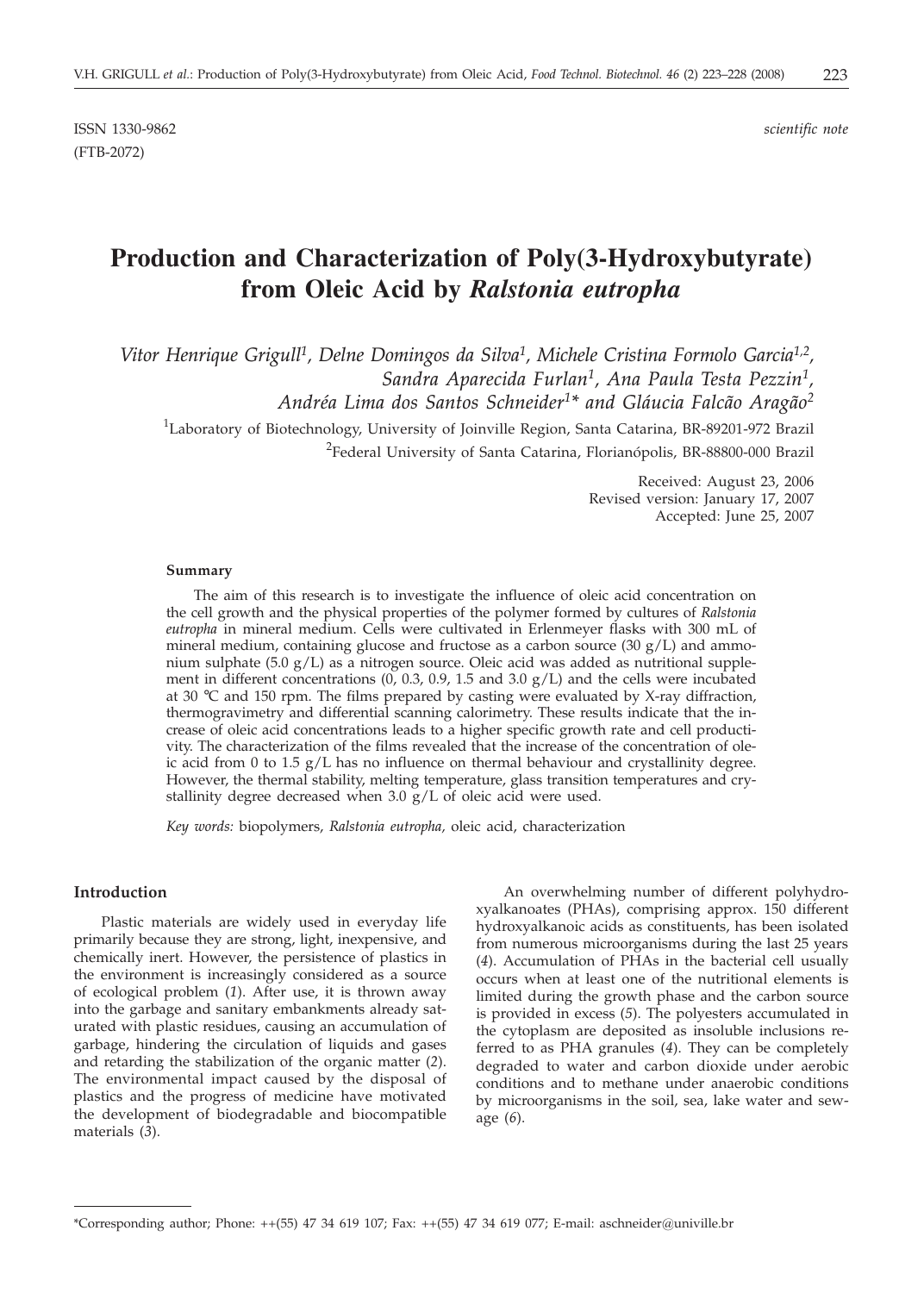All PHAs share some properties which recommend them for some applications and make them interesting to industry (*7,8*). They are thermoplastic and/or elastomeric, enantiomeric pure chemicals consisting, in general, only of R-stereoisomer, non-toxic, biocompatible, insoluble in water and exhibit a rather high degree of polymerization (*9*). Several PHAs, in particular the homopolyester poly(3-hydroxybutyrate), P(3HB), and the copolyester poly(3-hydroxybutyrate-*co*-3-hydroxyvalerate), P(3HB-*co*-3HV), have been used in the production of various materials, and they are considered for several applications in the packaging industry, medicine, pharmacy, agriculture and food industry, or as raw materials for the synthesis of enantiomerically pure chemicals and production of paints (*10*). P(3HB) films may also be of use in food packagings with low oxygen diffusion (*11*).

The use of PHAs as substitutes for conventional plastics in a wide range of applications has been hampered due to the high production cost of PHAs compared to petrochemically based polymers (*12*). From an economical point of view, to commercialize the production of P(3HB), it is very important to develop a new process with low cost and low pollution to recover P(3HB) from microorganism cells (*13*). It has been estimated that about 40 % of the total production cost of P(3HB) can be attributed to the raw material used. Thus, the use of a cheaper carbon source is required in order to reduce the high production cost of P(3HB) (*14*). There have been several reports on the production of P(3HB) from cheap carbon sources by wild type P(3HB) producers (*5*). However, especially when fatty acids or vegetable oils are used, specific growth rate, P(3HB) concentration and P(3HB) content obtained were considerably lower than those obtained using purified carbon substrates. Much effort has been devoted to reduce the cost of PHA by the isolation of genetically engineered strains and development of more efficient fermentation and recovery processes (*15*).

Previous study (*16*) showed that supplementation of cultures producing P(3HB-*co-*3HV) with oleic acid increased the polymer productivity, however, the authors observed that the oleic acid acts as an inducer for 3HB fraction in the polymer. The use of fatty acids and soy oil as nutritional supplements for the production of P(3HB) using hydrolyzed starch as carbon source resulted in 50.5 and 56.7 % of P(3HB) content and 0.37 and 0.49 g/(L·h) of polymer, respectively (*17*).

The aim of this research is to investigate the influence of different concentrations of oleic acid as a nutritional supplement in cultures of *Ralstonia eutropha* in mineral medium and to evaluate the characteristics of the films obtained by casting. Films were evaluated by X-ray diffraction, differential scanning calorimetry and thermogravimetric analysis.

## **Materials and Methods**

#### *Microorganism, culture medium and conditions*

An intracellular producer of P(3HB) and glucose- -utilizing mutant, *Ralstonia eutropha* DSM 545, was used throughout the experiments. The strain was grown in nutrient broth (NB) medium, containing 5.0 g/L of meat peptone and 3.0  $g/L$  of meat extract at 30 °C for 24 h. The subsequent culture medium had been described previously (*18*), with the following composition (in g/L): nitroacetic acid 0.19, ammonium iron(III) citrate 0.06,  $MgSO_4·H_2O$  0.5,  $CaCl_2·2H_2O$  0.01,  $(NH_4)_2SO_4$  5.0 and 1 mL of trace elements solution. After autoclaving the culture medium, a sterile solution of phosphate was added aseptically to the culture medium to obtain a final concentration of 8.95  $g/L$  of Na<sub>2</sub>HPO<sub>4</sub>·12H<sub>2</sub>O and 1.5  $g/L$  of  $KH<sub>2</sub>PO<sub>4</sub>$ . A sugar solution of glucose and fructose (30 g/L) was utilized as carbon source. The inoculum ratio was 10 %, which was equivalent to 2.0  $g/L$  of cells. The cells were cultivated in shake flasks of 1 L, at 30 °C and 150 rpm for 24 h.

## *Biomass*

Cell density was determined by turbidimetry (600 nm), using an LKB Biochrom spectrophotometer (Biochrom Ltd, UK). During the exponential phase (until 6 h of culture), it was possible to determine the cell concentration  $(g/L)$  from the cell growth by using a linear equation which correlates absorbance and concentration.

## *Inverted sugar*

Residual sugar concentration was measured using the dinitrosalicylic acid (DNS) method, which determines the concentration of reduced sugar.

## *Recovery of the polymer*

For the P(3HB) recovery, a new method described previously (*19*) was used. At the end of the cultivation the culture broth with the cells was frozen at *–*20 °C for subsequent extraction stages. The culture broth was defrosted, centrifuged at 8000 rpm and the cells were washed twice with distilled water. A mass of 0.7 g of beads, 0.75 mm in diameter, was added to 4.0 mL of cell suspension and 1 mL of chloroform. Then the cells were ruptured in a bead mill (Retsch, USA) for 20 min at 100 rpm. The cells were centrifuged again at the same rotation speed and then the intermediated phase compound, containing P(3HB) dissolved in chloroform, was separated.

## *Preparation and characterization of the films*

The films synthesized with different concentrations of oleic acid (0, 0.3, 0.9, 1.5 and 3.0 g/L) were obtained by casting. The polymer was solubilized in chloroform by magnetic mixing for 1 h to be completely homogenized. This solution was mixed with *n*-hexane and then filtered. The filtrate was prepared at the concentration of 1%(*m/V*), dissolved with chloroform, poured on Petri dishes and placed in an evaporator system for 2 days, with saturated atmosphere of chloroform. The films were vacuum-dried for 24 h at 40 °C and stored in a desiccator. All the samples were analyzed by X-ray diffraction, differential scanning calorimetry and thermogravimetric analysis.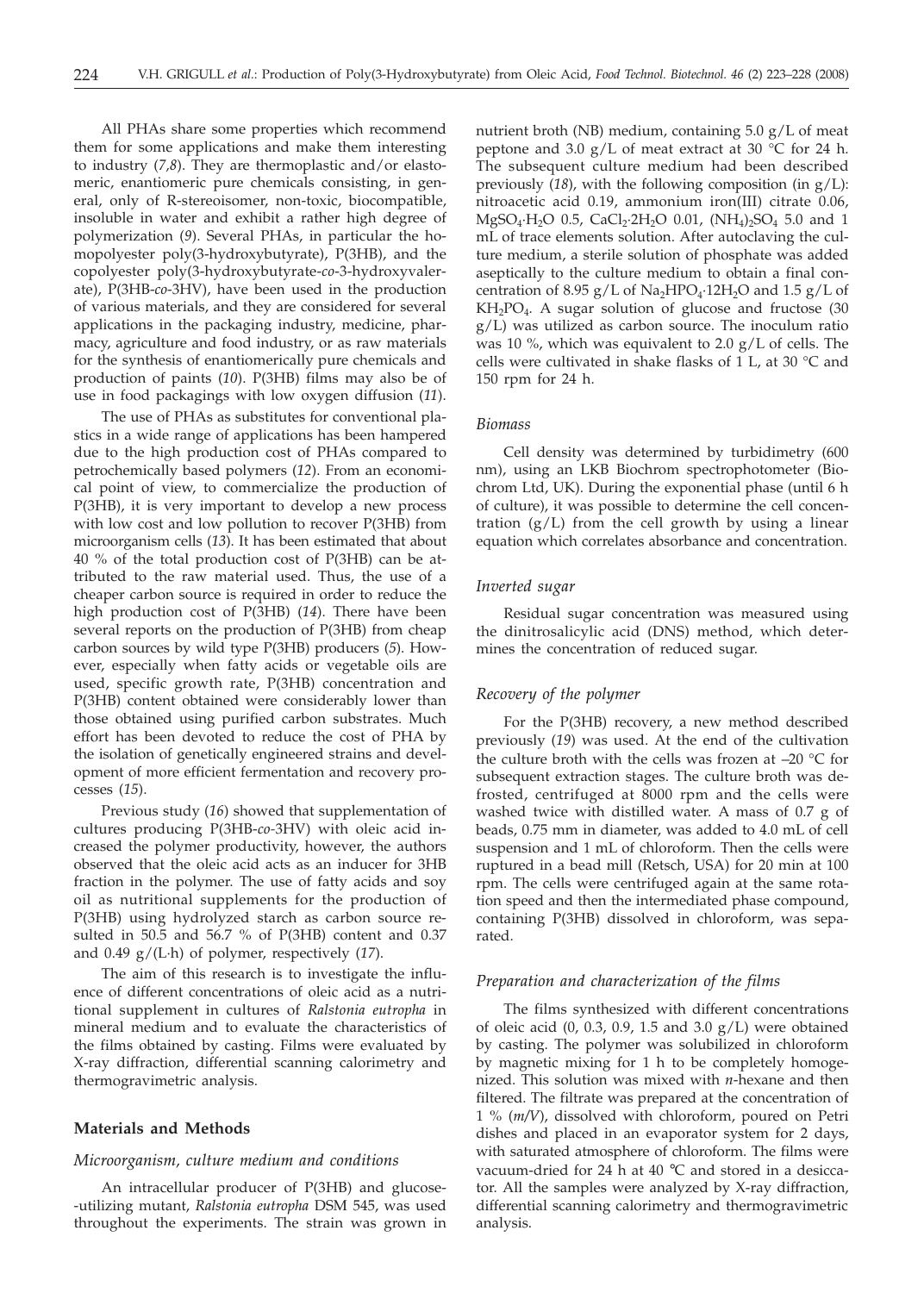## *X-ray diffraction*

To investigate the crystallinity of polymeric films, X-ray diffraction measurements were carried out on a Shimatzu diffractometer X-ray XRD 6000 model using CuK<sub>α</sub> radiation. The scattering angle (2  $\theta$ ) covered was from 10 to  $70^\circ$ .

#### *Differential scanning calorimetry (DSC)*

Calorimetric measurements were performed with a DSC Thermal Analyzer 2920 (TA Instruments, USA) under argon atmosphere. Samples of 7.2–7.8 mg were sealed in aluminum pans, heated from 25 to 190 °C at a rate of 10 °C/min (first scan) and kept at this temperature for 2 min. Subsequently, the samples were cooled to *–*<sup>100</sup> °<sup>C</sup> at a rate of 20  $\degree$ C/min and kept at this temperature for other 2 min. The crystallized samples were heated to 190 °C at a rate of 10 °C/min (second scan). From the data of melting enthalpy  $(\Delta H_m)$ , crystallization entalphy  $(\Delta H_c)$  and calculated melting enthalpy considering the 100 % polymer crystalline,  $\Delta H_{\text{m}}^0$  = 142 J/g for the P(3HB) (20), it was possible to obtain the crystallinity degree  $(\chi_c)$ of P(3HB) following the Eq. 1:

$$
\chi_{\rm c} = \frac{\Delta H_{\rm m} - \Delta H_{\rm c}}{\Delta H_{\rm m}^0} \times 100\frac{\%}{\%} \tag{1}
$$

#### *Thermogravimetric analysis (TGA)*

The TGA analyses were carried out with the Proteus<sup>®</sup> Software for Thermal Analysis, NETZSCH-Gerätebau GmbH (Selb, Germany). Samples of 25 mg were heated from room temperature to  $600\text{ °C}$  at a heating rate of 10 °C/min under argon atmosphere.

## **Results and Discussion**

# *The effect of oleic acid supplementation in the growth phase*

Considering the low solubility of oleic acid at 30 °C, which has no influence on the initial absorbance, it can be observed in Fig. 1 that an increase in oleic acid concentration leads to an increase of the specific growth



**Fig 1.** Cell growth of *Ralstonia eutropha*  $(A/A_0)$  with time for different concentrations of oleic acid used as supplement at 30 °C

rate, which is confirmed by the crescent slopes obtained at the beginning of the process for the different oleic acid concentrations tested. Akiyama *et al.* (*21*) evaluated the synthesis of poly(3-hydroxyalkanoates) by *Alcaligenes* species grown on various carbon sources such as *n*-alkanoic acids (3.0 g/L) of carbon numbers ranging from C2 to C22, plant oils and animal fats as unique carbon source. *n*-Alkanoates with chain lengths ranging from C11 to C19 yielded higher dry cell matter, over 2 g/L.

The results obtained in this work allowed reaching a biomass concentration of 6.96 g/L for 6 h of cultivation, with glucose and fructose being used as substrate (30  $g/L$ ) and oleic acid (3.0  $g/L$ ) as nutritional supplement. From Fig. 1, we can also notice two exponential phases. The value of the first exponential phase increased as the oleic acid concentration increased (Table 1). Considering the first exponential phase and the biomass produced in the medium containing  $3.0 \text{ g/L}$  of oleic acid in 6 hours of cultivation, the cell yield  $(\eta_{X/S})$  was equivalent to 1.40 g/g, if just glucose and fructose were considered as substrate. This result shows clearly that the microorganism used another substrate. According to Roels (*22*), it is possible to express the cell yield in  $c_{\text{cell}}/c_{\text{subs}}$  units  $(c_{\text{cell}}/c_{\text{cell}})$ *c*subs=mol of substance when only one carbon is considered), so that the value obtained considering glucose and fructose used was 1.6  $c_{cell}/c_{subs}$ . Supposing that the oleic acid content was also consumed,  $\eta_{X/S}$  obtained was 0.77  $c_{\text{cell}}/c_{\text{subs}}$ , which is near the theoretical value (0.6  $c_{\text{cell}}/c_{\text{sub}}$ ) *c*subs) suggested by Roels.

Table 1. Biomass concentration ( $\gamma$ ) and cell productivity (P) (for 6 hours of cultivation), specific growth rate ( $\mu$ ), and cell yield  $(\eta_{X/Sglu}) (g/g)$ ,  $\eta_{X/Sglu} (c/c)$  and  $\eta_{X/Sglu+Soleicl} (c/c)$  for crescent concentrations of oleic acid at 30 °C

| $\gamma$ (oleic acid) | $\gamma$ (biomass) | $\boldsymbol{P}$ | $\mu$               | $\eta$ X/Sglu | $\eta$ X/Sglu | $\eta$ X/(Sglu+Soleic acid) |
|-----------------------|--------------------|------------------|---------------------|---------------|---------------|-----------------------------|
| g/L                   | g/L                | $g/(L \cdot h)$  | 1/h                 | g/g           | c/c           | c/c                         |
| $\theta$              | 1.02               | 0.17             | 0.25                | 0.25          | 0.30          | 0.30                        |
| 0.3                   | 1.02               | 0.17             | $0.15*$<br>$0.28**$ | 0.51          | 0.60          | 0.47                        |
| 0.9                   | 2.10               | 0.35             | $0.16*$<br>$0.31**$ | 0.70          | 0.83          | 0.53                        |
| 1.5                   | 2.64               | 0.44             | $0.35*$<br>$0.22**$ | 0.75          | 1.03          | 0.50                        |
| 3.0                   | 6.96               | 1.16             | $0.45*$<br>$0.09**$ | 1.40          | 1.60          | 0.77                        |

\*first growth phase; \*\*second growth phase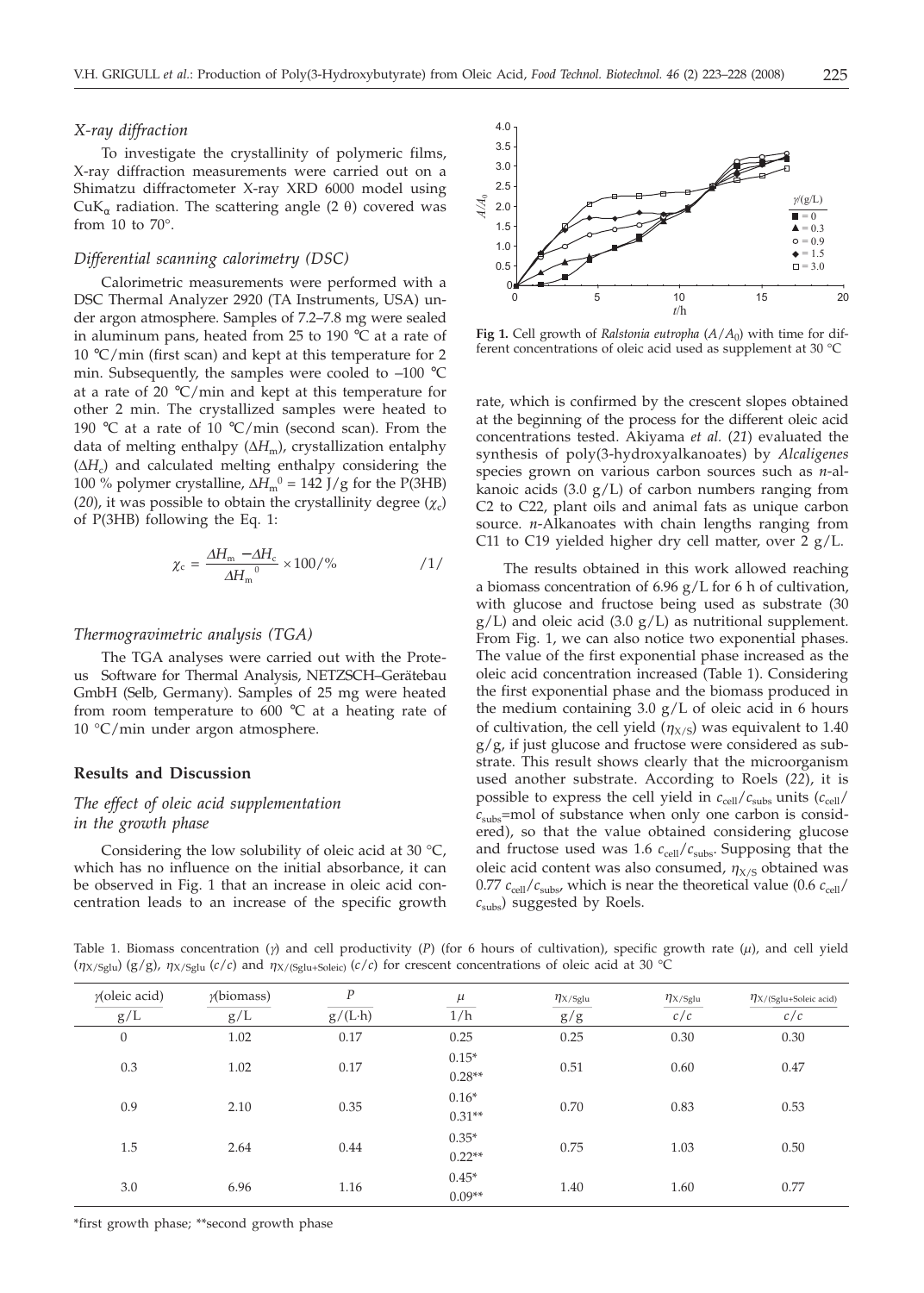The results suggest that the oleic acid content is utilized in the first exponential phase. Considering that the fatty acid oxidation is extremely exergonic, *i.e.* the oxidation of fatty acid generates metabolic energy, an increase in oleic acid concentration stimulates the cell growth.

## *The effect of oleic acid supplementation on the physical properties of the polymer*

In order to characterize the polymer synthesized with different oleic acid concentrations, X-ray diffraction, differential scanning calorimetry and thermogravimetric analysis were conducted. The X-ray diffractogram for the polymer synthesized by *Ralstonia eutropha* without oleic acid (Fig. 2) showed diffraction peaks in  $2 \theta$  equivalent to 13.5, 16, 20, 21.5, 22.5, 27 and 31, with crystallinity degree equal to 66.5 %. The profile of the diffractogram is similar to those presented by Galego *et al*. (*23*) and Yoshie and Inoue (*24*). As the acid concentration increased, the crystallinity degree decreased up to 52.5 % with 3.0 g/L of oleic acid (results not shown).

The glass transition temperature  $(t<sub>g</sub>)$  of polyesters was identified from differential scanning calorimetry analysis. Fig. 3 shows differential scanning calorimetry curves according to the different conditions evaluated. It can be seen that the values of  $t<sub>g</sub>$  varied between  $-5$  and 3 °C (characteristic of P(3HB) (*25*)), except for the film obtained with 3.0  $g/L$  of oleic acid, where  $t_g$  value was *–*10 °C, suggesting a more flexible polymer, although this value is lower for P(3HB) according to the literature (*–*5 to 5 °C) (*26*). It can also be observed that the melting temperature  $(t_m)$  did not vary with the concentration of oleic acid from 0 to 1.5  $g/L$ . Nevertheless, the film obtained with the concentration of oleic acid of 3.0  $g/L$ showed an 11 °C lower  $t_m$  if compared with the control sample and a shoulder at  $t_m$  of 149 °C, which is quite lower, indicating that smaller crystals are melted.

These results are in accordance with values of  $t<sub>m</sub>$  obtained by Akiyama *et al.* (*21*). They observed a decrease in  $t_m$  from 179 to 116 °C when oleic acid was used as the only carbon source at the same concentration in the *Alcaligenes* sp. AK201 culture. This low  $t_m$  value is also



**Fig. 2.** X-ray diffraction of polymer synthesized by *Ralstonia eutropha* without oleic acid supplementation



**Fig. 3**. DSC curves of P(3HB) films (second heating), in relation to oleic acid concentrations (in g/L): a) 0, b) 0.3, c) 0.9, d) 1.5, e) 3.0, showing the glass transition temperature  $t_g$  (\*)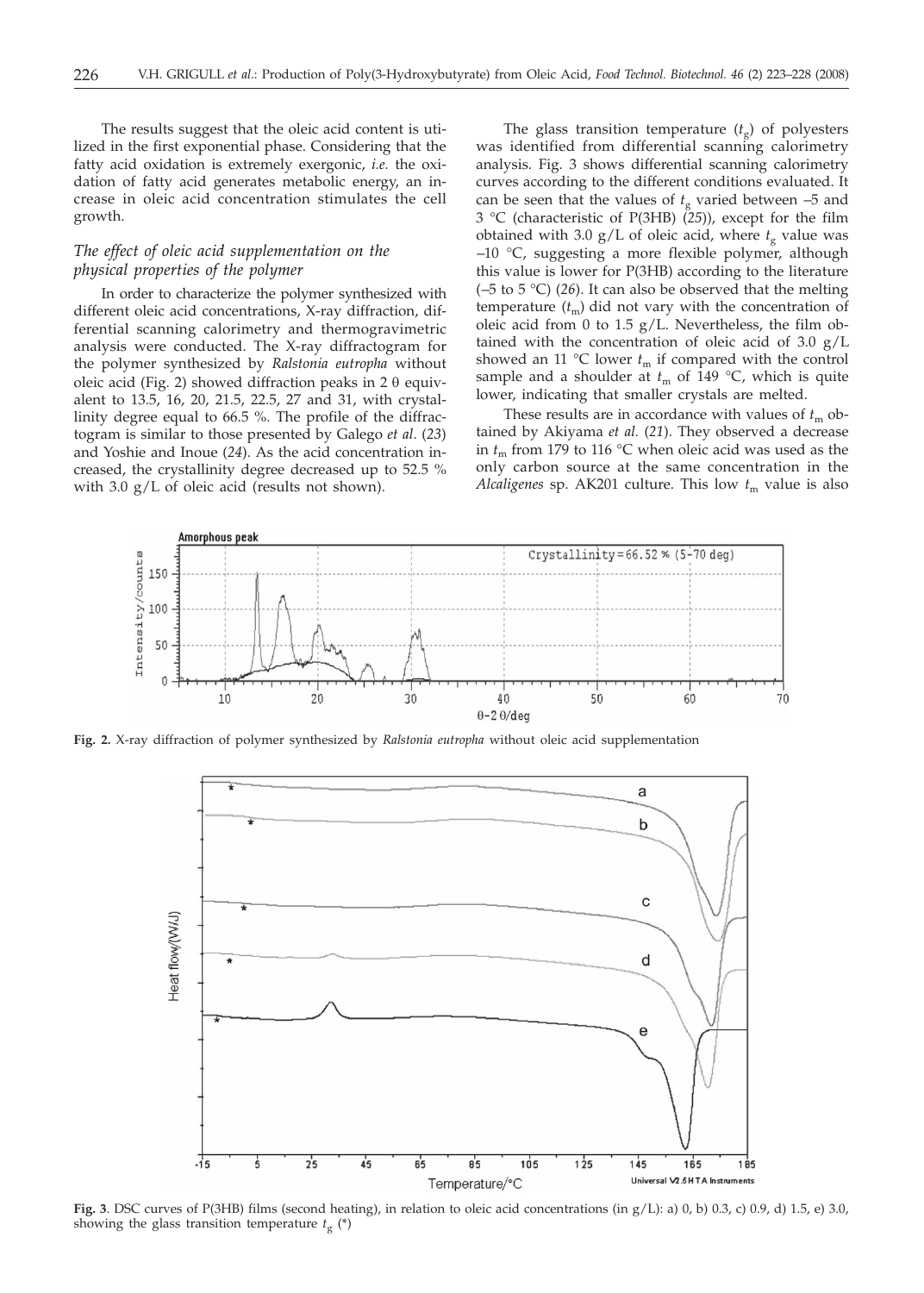| $\gamma$ (oleic acid)/(g/L) | $t_{\rm g}/^{\circ}C$ | $t_c$ /°C | $\Delta H_c/(J/g)$ | $t_{\rm m}/\text{°C}$ | $\Delta H_m/(J/g)$ | $\chi_c/\%$ |  |
|-----------------------------|-----------------------|-----------|--------------------|-----------------------|--------------------|-------------|--|
| 0                           | $-4$                  |           |                    | 173                   | 100                | 70          |  |
| 0.3                         |                       |           |                    | 174                   | 94                 | 66          |  |
| 0.9                         | 0                     |           |                    | 172                   | 89                 | 62          |  |
| 1.5                         | $-5$                  | 33        |                    | 171                   | 91                 | 63          |  |
| 3.0                         | $-10$                 | 32        | 5                  | 149                   | 80                 | 53          |  |
|                             |                       |           |                    | 162                   |                    |             |  |
|                             |                       |           |                    |                       |                    |             |  |

Table 2. Data of glass transition temperature  $(t_g)$ , crystallyzation temperature  $(t_c)$ , crystallization enthalpy ( $\Delta H_c$ ), melting temperature  $(t_m)$ , melting enthalpy ( $\Delta H_m$ ) and crystallinity degree ( $\chi_c$ ) determined by DSC curves (second heating) of the P(3HB) films synthesized by *Ralstonia eutropha* with crescent concentrations of oleic acid

found in the literature for the P(3HB) polymer (*9,24*). The synthesis of a polymer with low  $t<sub>m</sub>$  is interesting because the material processability is improved.

From Table 2 it can be seen that the melting enthalpy  $(\Delta H_m)$  and consequently the crystallinity degree decrease with the increase of oleic acid concentration. Compared to the control sample, a decrease of approx. 25 % was observed when 3.0 g/L of oleic acid were used. In the samples from 0 to 1.5  $g/L$  of oleic acid, about 10 % variation of the crystallinity degree was observed, showing a slight decrease of crystallinity in this range.

Fig. 4 shows the thermogravimetric curves presenting only one stage of mass loss. The same onset temperature  $(t<sub>onset</sub>)$  was observed for samples containing from 0 to 1.5 g/L of oleic acid. However, a decrease of 10  $^{\circ}$ C in the thermal stability was verified for the film with 3.0 g/L of oleic acid, as can be seen in Table 3.



**Fig 4.** TGA curves of P(3HB) synthesized by *Ralstonia eutropha* at different concentrations of oleic acid (in  $g/L$ ): a) 0, b) 0.3, c) 0.9, d) 1.5, e) 3.0

Table 3. Data of onset temperature (*t*onset) and peak temperature (*t*peak) obtained by TGA analysis for the polymer synthesized by *Ralstonia eutropha* at different concentrations of oleic acid

| $\gamma$ (oleic acid)/(g/L) | $t_{\text{onset}}$ /°C | $t_{\rm peak}/^{\circ}C$ |
|-----------------------------|------------------------|--------------------------|
| 0                           | 280                    | 290                      |
| 0.3                         | 284                    | 298                      |
| 0.9                         | 283                    | 296                      |
| 1.5                         | 280                    | 292                      |
| 3.0                         | 270                    | 284                      |

## **Conclusions**

Increasing oleic acid concentration used as nutritional supplement in a mineral medium containing glucose and fructose as a carbon source in the culture of *Ralstonia eutropha* improved the cell productivity and specific growth rate. By the analysis of cell yield, it was demonstrated that oleic acid was also consumed at the first cellular exponential phase. Characterization by X-ray, differential scanning calorimetry and thermogravimetric analysis of the films obtained from the different concentrations of oleic acid, revealed that no significant variation was observed from 0 to  $1.5$  g/L of oleic acid; however, with 3.0 g/L of oleic acid a film with lower crystallinity degree, glass transition and melting temperatures and thermal stability was obtained.

#### **References**

- *1.* L. Liu, S. Li, H. Garreau, M. Vert, Selective enzymatic degradations of poly(L-lactide) and poly(e-caprolactone) blend films, *Biomacromolecules, 1* (2000) 350–359.
- *2.* D.S. Rosa, G. Carraro, D.F. Penteado, B.L.M. Franco, Evaluation of the degradation of LDPE, PCL and PHB in soil compounds, *Revista Projeções, 18* (2000) 111–118 (in Portuguese).
- *3.* C. Marangoni, A. Furigo Jr., G.M.F. de Aragão, Oleic acid improves poly(3-hydroxybutyrate-*co*-3-hydroxyvalerate) production by *Ralstonia eutropha* in inverted sugar and propionic acid, *Biotechnol. Lett. 22* (2000) 1635–1638.
- *4.* A. Steinbüchel, Perspectives for biotechnological production and utilization of biopolymers: Metabolic engineering of polyhydroxyalkanoate biosynthesis pathways as a successful example, *Macromol. Biosci. 1* (2001) 1–24.
- *5.* C.S.K. Reddy, R. Ghai, Rashmi, V.C. Kalia, Polyhydroxyalkanoate: An overview*, Bioresour. Technol. 87* (2003) 137– 146.
- *6.* S. Khanna, A.K. Srivastava, Statistical media optimization studies for growth and PHB production by *Ralstonia eutropha*, *Process Biochem. 40* (2005) 2173–2182.
- *7.* Y. Doi: *Microbial Polyesters*, Wiley VHC, New York, USA (1990).
- *8.* G.A.M. van der Walle, G.J.H. Buisman, R.A. Westhuis, G. Eggink, Development of environmentally friendly coatings and paints using medium-chain-length poly(3-hydroxyalkanoates) as the polymer binder, *Int. J. Biol. Macromol. 25* (1999) 123*–*128.
- *9.* D. Jendrossek, A. Shirmer, H.G. Schlegel, Biodegradation of polyhydroxyalkanoic acids, *Appl. Microbiol. Biotechnol. 46* (1996) 451*–*463.